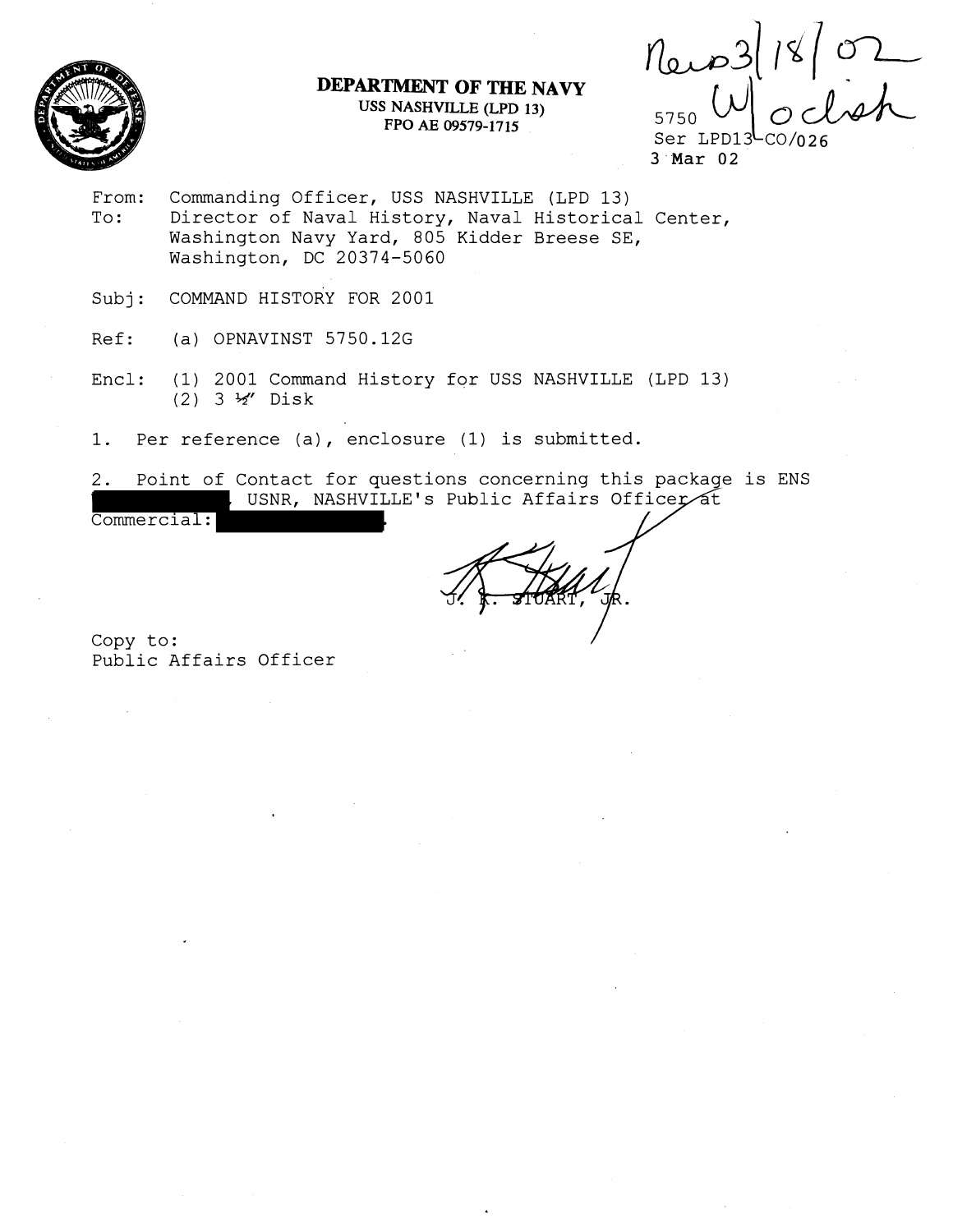Enclosure (1)

2001

COMMAND HISTORY

USS NASHVILLE (LPD 13)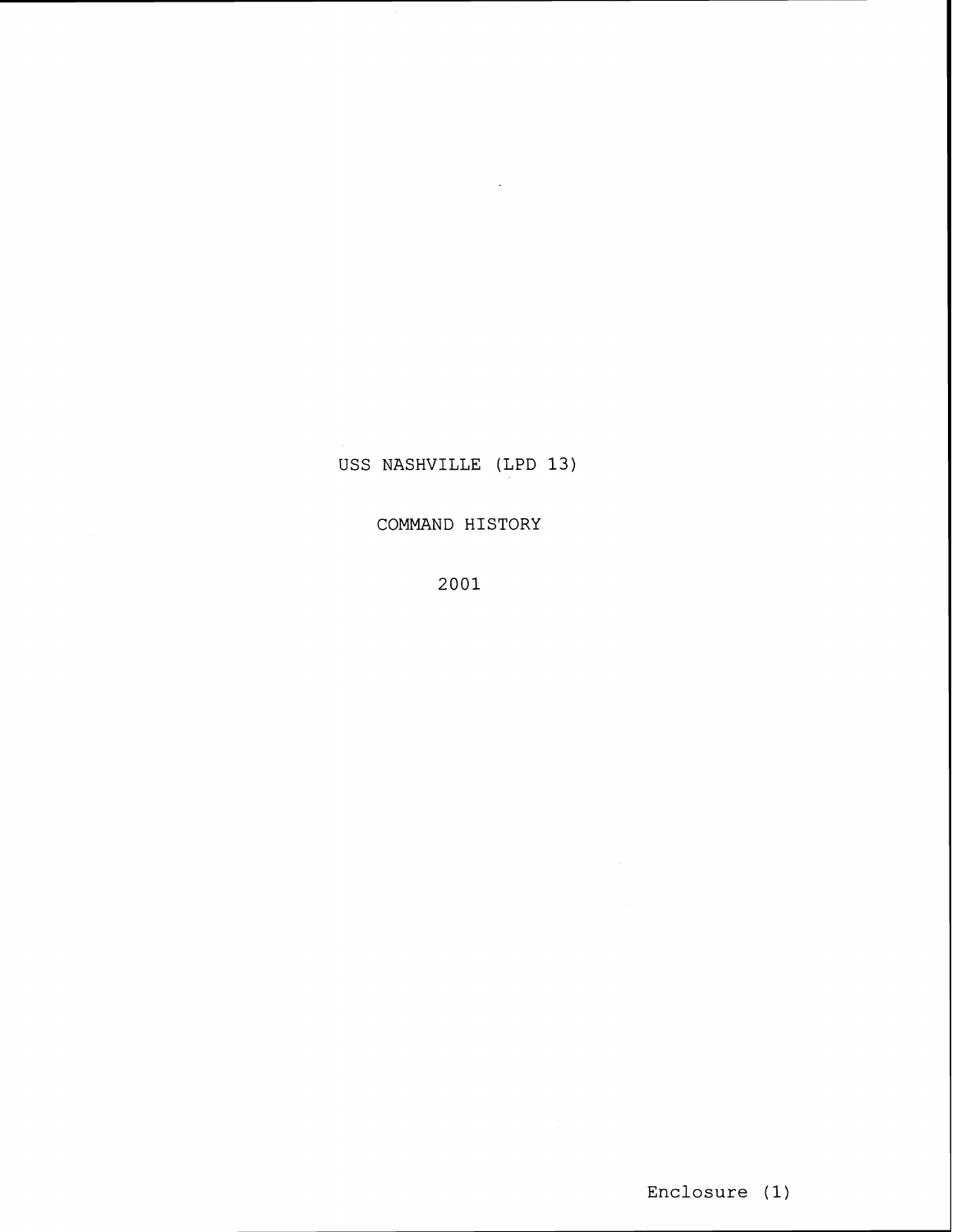### **CONTENTS OF USS NASHVILLE (LPD 13) 2001 CobMAND HISTORY**

- 1. Command Composition and Organization
- 2. Chronology
- 3. Narrative
- 4. Supporting Documents
	- a. Event Totals for 2001
	- b. Administrative Message for Retention Excellence Award
	- c. Administrative Message for Battle Efficiency Award
	- d. Commanding Officer James A. Symonds Biography and Photo
	- e. Commanding Officer John K. Stuart, Jr. Biography and Photo
	- f. Photo of USS NASHVILLE (LPD 13)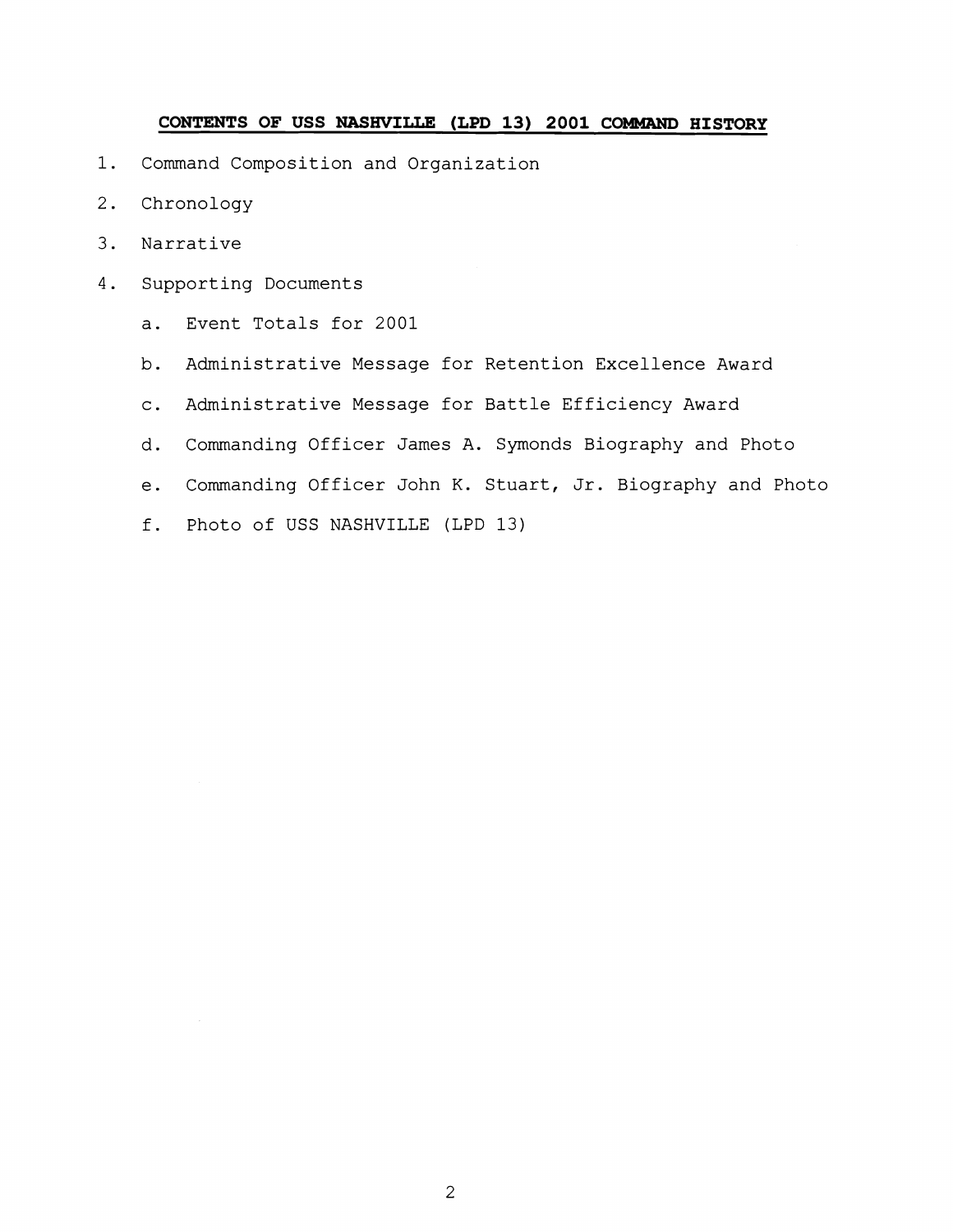### COMMAND COMPOSITION AND ORGANIZATION

| Commanding Officer:   | CAPT James A. Symonds, USN to 31 March<br>CAPT John K. Stuart, Jr. USN from 31 March                   |
|-----------------------|--------------------------------------------------------------------------------------------------------|
| Executive Officer:    | LCDR James Marion, USN to 24 May<br>LCDR Marlin C. Anthony, USNR from 24 May                           |
| Operations Officer:   | LCDR<br>, USN to 21 December<br>, USNR from 21 December<br>LT.                                         |
| Engineer Officer:     | LCDR<br>, usn                                                                                          |
| First Lieutenant:     | LCDR<br>, USN to 12 November<br>LT.<br>USNR from 12 November                                           |
| Supply Officer:       | SC, USN to 15 March<br>LT<br>LT.<br>, SC, USN from 15 March                                            |
| Chaplain:             | $\mathop{\rm LT}\nolimits$<br>, CHC, USN                                                               |
| Air Officer:          | LCDR<br>, USN to 10 October<br>USN from 10 October<br>LT.                                              |
| Medical Officer:      | LT<br>, MC, USNR to 1 July<br>MC, USNR, from 1 July<br>LT                                              |
| Dental Officer:       | DC, USNR to 1 May<br>LT<br>, DC, USNR from 1 May<br>LT.                                                |
| Command Master Chief: | CMDCM (SW) Brian Frost, USN to 31 December<br>CMDCM (SW/AW/FMF) Larry Darnell, USN from<br>31 December |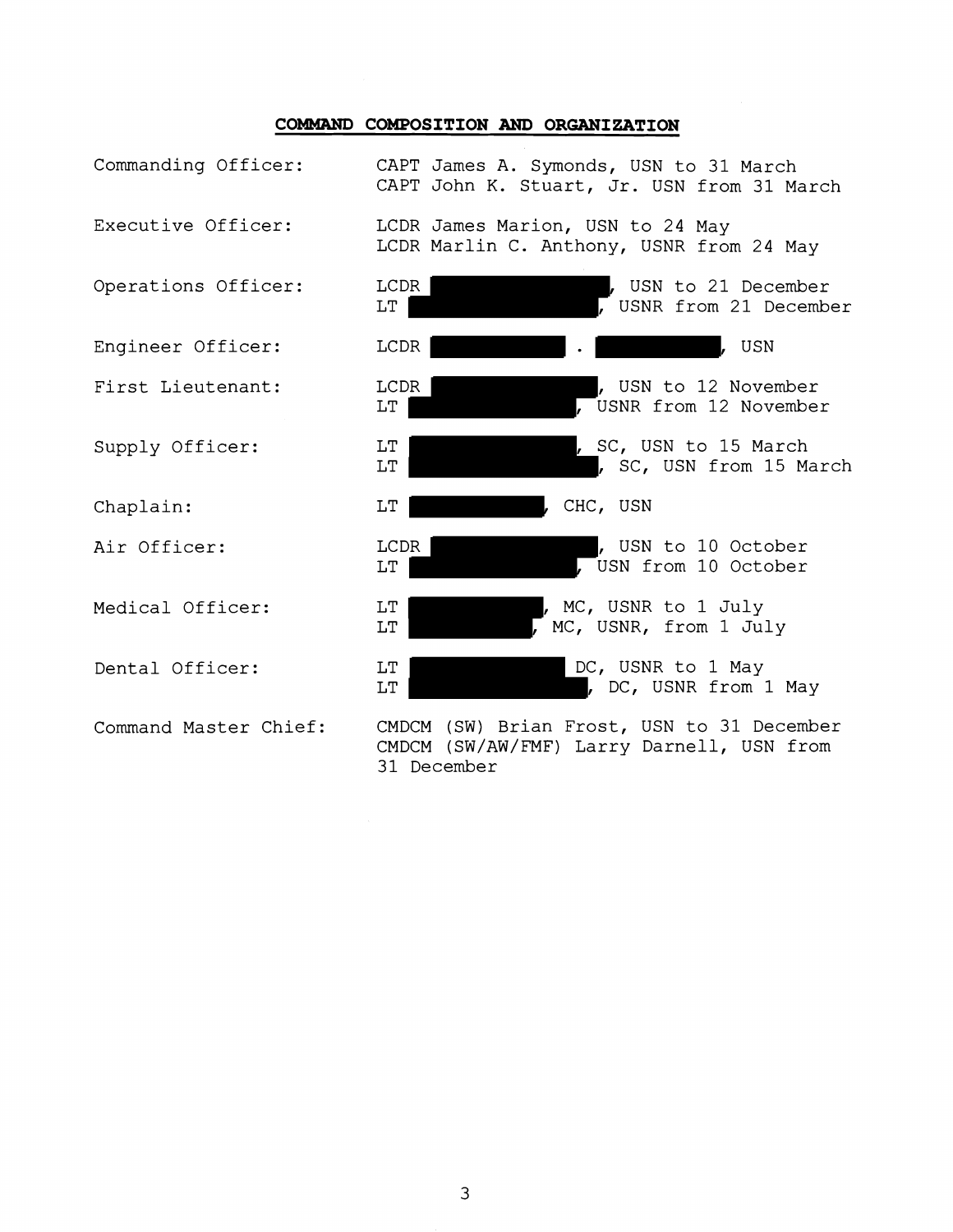# **WARDROOM: AS OF 31 DECEMBER 2001**

|                  |  | LCDR MARLIN C. ANTHONY, USN: Executive Officer     |
|------------------|--|----------------------------------------------------|
| LCDR             |  | , USN: Chief Engineer                              |
| LCDR             |  | USN:<br>Aviation Fuels Officer                     |
| LT.              |  | USN: Air Officer                                   |
| LT               |  | USN:<br>Supply Officer                             |
| LT               |  | USNR: First Lieutenant                             |
| LT               |  | USNR:<br>Dental Officer                            |
| $\rm LT$         |  | , USNR: Operations Officer                         |
| LT               |  | USNR:<br>Communications Officer                    |
| LT               |  | USNR: Main Propulsion Assistant                    |
| LT               |  | USNR: Chaplain                                     |
| LT               |  | Medical Officer<br>USNR:                           |
| LTJG             |  | USNR:<br>Navigator                                 |
| LTJG             |  | USNR: Combat Information Center Officer            |
| LTJG             |  | USNR: Admin/Legal Officer                          |
| LTJG             |  | $\mathsf{L}\ \ \texttt{USNR:}$<br>Training Officer |
| LTJG             |  | USNR: Food Service Officer                         |
| LTJG             |  | USNR: Disbursing Officer                           |
| LTJG             |  | , USNR: MP02 Division Officer                      |
| LTJG             |  | USNR: Weapons Officer                              |
| <b>ENS</b>       |  | USNR: MP01 Division Officer                        |
| ENS              |  | USNR:<br>Ship's Boatswain                          |
| <b>ENS</b>       |  | USNR: Electronics Material Officer                 |
| ENS              |  | USNR:<br>Second Division Officer                   |
| ENS              |  | USNR: First Division Officer                       |
| ENS              |  | USNR:<br>Electrical Officer                        |
| <b>ENS</b>       |  | Auxiliary Officer<br>$\overline{\mathtt{USNR}}$ :  |
| CW <sub>O2</sub> |  | USMC:<br>Combat Cargo Officer                      |
| CWO <sub>2</sub> |  | USN:<br>Damage Control Assistant                   |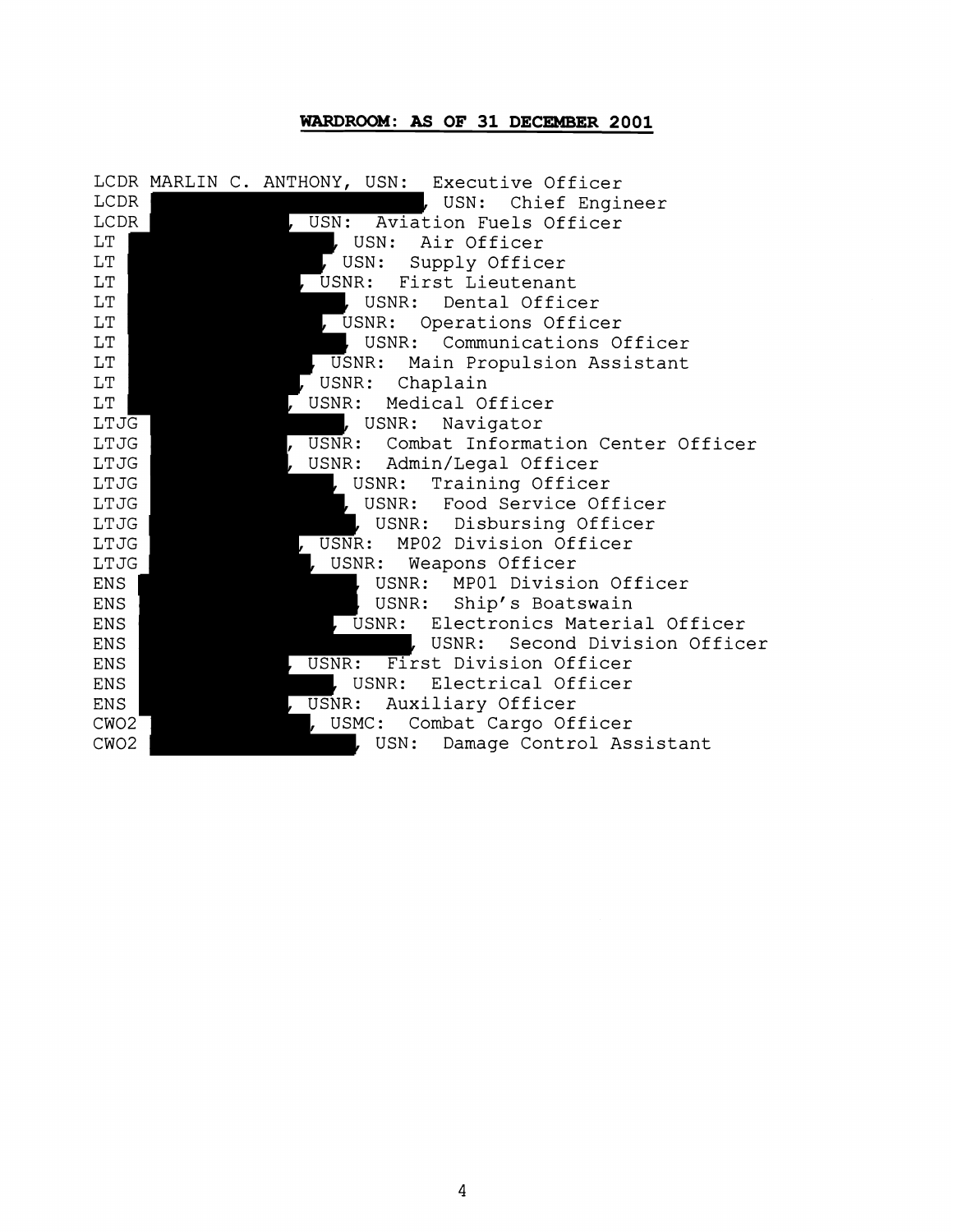### **SENIOR COMMANDS**

COMPHIBGRU TWO: RADM J. K. Moran, USN COMPHIBRON SIX: CAPT D. Taylor, USN USS NASHVILLE (LPD 13) Homeport: Norfolk Naval Base, Norfolk, VA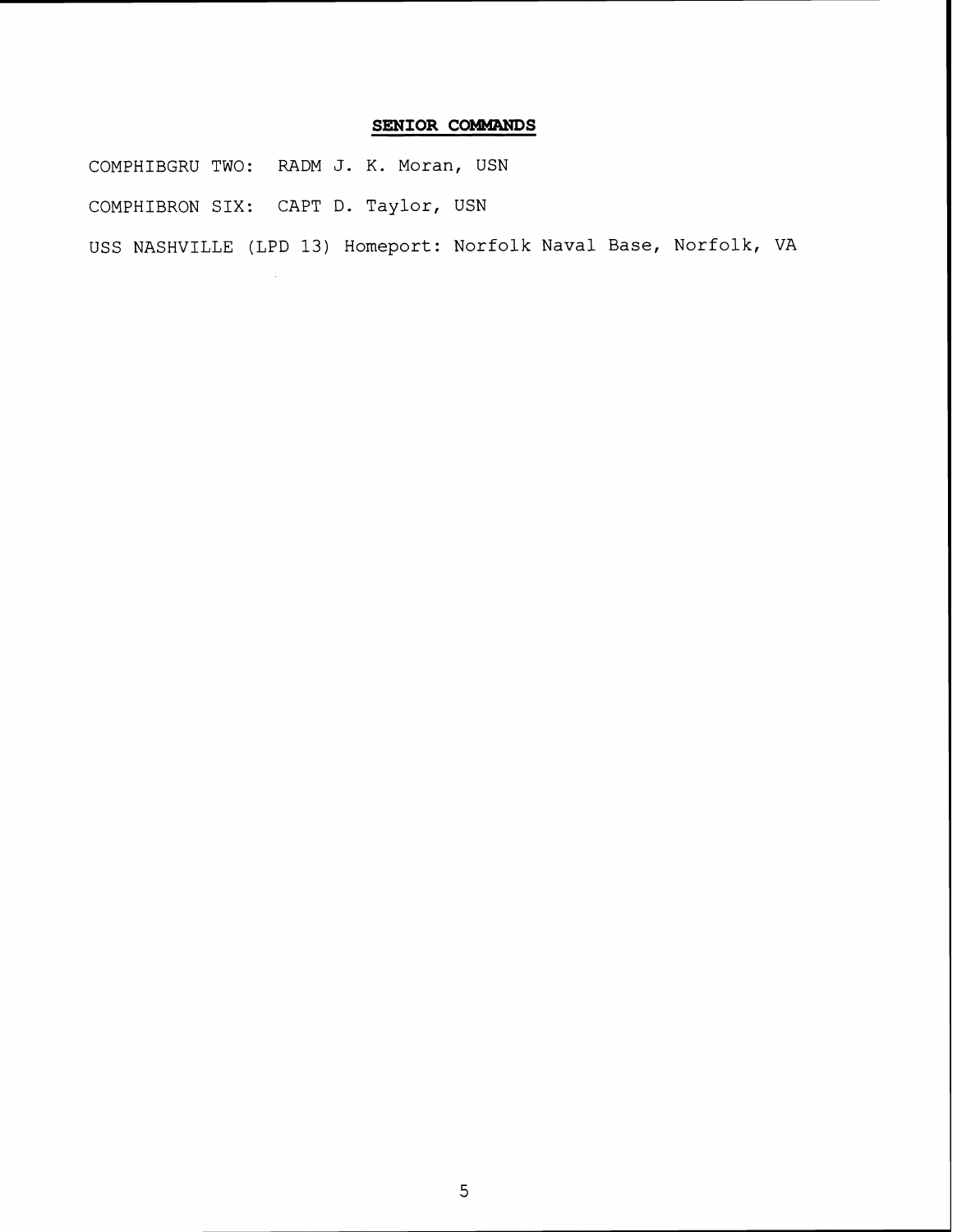#### **SHIP' S MISSION**

USS NASHVILLE (LPD 13), an Amphibious Transport Dock, is the thirteenth platform of this type in the United States Navy. NASHVILLE'S primary mission is to transport landing forces ashore, utilizing helicopter and amphibious craft for any contingency and provide support to those forces for an extended period of time. NASHVILLE can support up to 1479 Navy and Marine Corps officer and enlisted personnel, 515 crew members and 964 embarked troops and all the equipment required to make the landing force ready for combat upon arrival in an objective area. With the vast array of command, control, an embarked Amphibious Squadron or Group Commander can coordinate and control all of the air, sea and ground forces whose support is necessary to ensure the success of the amphibious operation.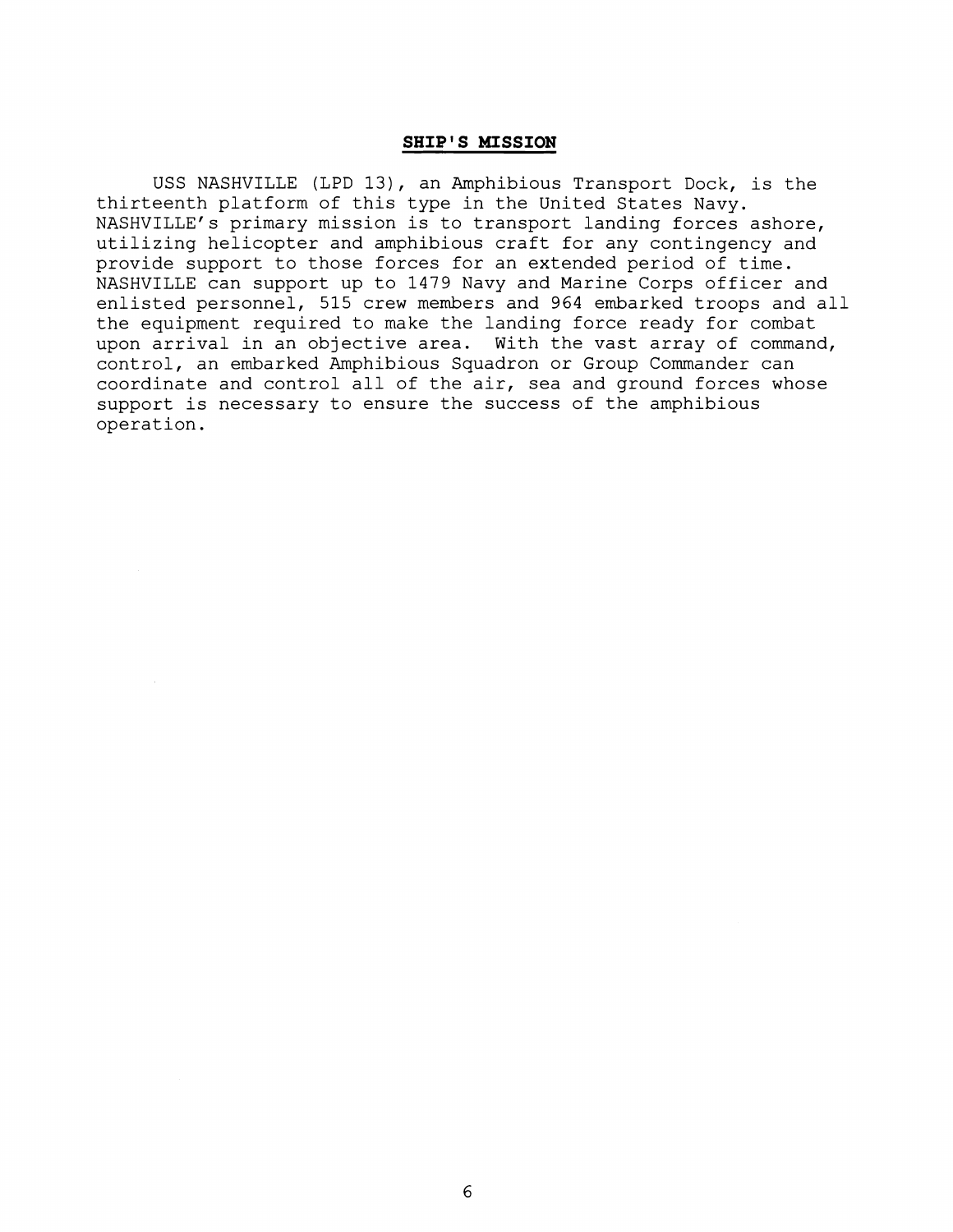## **CHRONOLOGY OF SIGNIFICANT EVENTS FOR 2001**

| ۰.<br>۰, |  |
|----------|--|
|          |  |

## SIGNIFICANT EVENT

| 01 JAN - 05 JAN<br>06 JAN - 04 FEB   |  | Inport:<br>Underway: | Malta<br>Operations in Central Mediterranean          |
|--------------------------------------|--|----------------------|-------------------------------------------------------|
| 04 FEB - 06 FEB                      |  | Inport:              | and transit to Palma, Spain<br>Palma, Spain           |
| 06 FEB - 09 FEB                      |  | Underway:            | Operations in Central Mediterranean                   |
|                                      |  |                      | and transit to Toulon, France                         |
| 09 FEB - 23 FEB                      |  | Inport:              | Fleet Maintenance Availability Toulon,                |
|                                      |  |                      | France                                                |
| 14 FEB                               |  |                      | NASHVILLE's 31st Birthday                             |
| 23 FEB - 20 MAR                      |  |                      | Underway: Operations in Central Mediterranean         |
|                                      |  |                      | and transit to Catania, Italy                         |
| 20 MAR - 28 MAR                      |  | Inport:              | Catania, Italy                                        |
| 28 MAR - 01 APR                      |  |                      | Underway: OPERATION ATLAS HINGE (Tunisian             |
|                                      |  |                      | PHIBEX)                                               |
| 31 MAR                               |  |                      | Change-of-Command Ceremony                            |
| 01 APR - 05 APR                      |  | Inport:              | Taranto, Italy                                        |
| 05 APR - 09 APR                      |  |                      | Underway: Operations in Adriatic and transit to       |
|                                      |  |                      | Rijeka, Croatia                                       |
| 09 APR                               |  |                      | Underway: Operation Slunj Offload                     |
| 10 APR - 20 APR                      |  | Inport:              | Rijeka, Croatia                                       |
| 20 APR                               |  |                      | Underway: Operation Slunj Onload                      |
| 21 APR - 03 MAY                      |  |                      | Underway: Operations in Mediterranean and             |
|                                      |  |                      | transit to Rota, Spain                                |
| 03 MAY - 10 MAY                      |  | Inport:              | Rota, Spain Washdown and Agricultural                 |
|                                      |  |                      | Inspection                                            |
| 10 MAY - 21 MAY                      |  | Underway:            | Atlantic crossing enroute to Morehead                 |
|                                      |  | Inport:              | City, North Carolina<br>Morehead City, North Carolina |
| 21 MAY - 22 May<br>$22$ MAY - 24 May |  | Underway:            | Tiger Cruise enroute to Norfolk Naval                 |
|                                      |  |                      | Base                                                  |
| 24 MAY - 24 JUN                      |  | Inport:              | Norfolk, post-deployment leave                        |
| 24 JUN - 31 JUL                      |  | Inport:              | Norfolk, Upkeep                                       |
| 31 JUL - 03 AUG                      |  | Underway:            | Yorktown, Ammo Offload                                |
| 03 AUG - 06 AUG                      |  | Inport:              | Norfolk                                               |
| 06 AUG - 20 AUG                      |  | Underway:            | MEBEX, off North Carolina coast                       |
| 21 AUG - 27 SEP                      |  | Inport:              | Norfolk                                               |
| 27 SEP - 31 DEC                      |  | Inport:              | Phased Maintenance Availability Metro                 |
|                                      |  |                      | Machine Shipyard Norfolk, VA                          |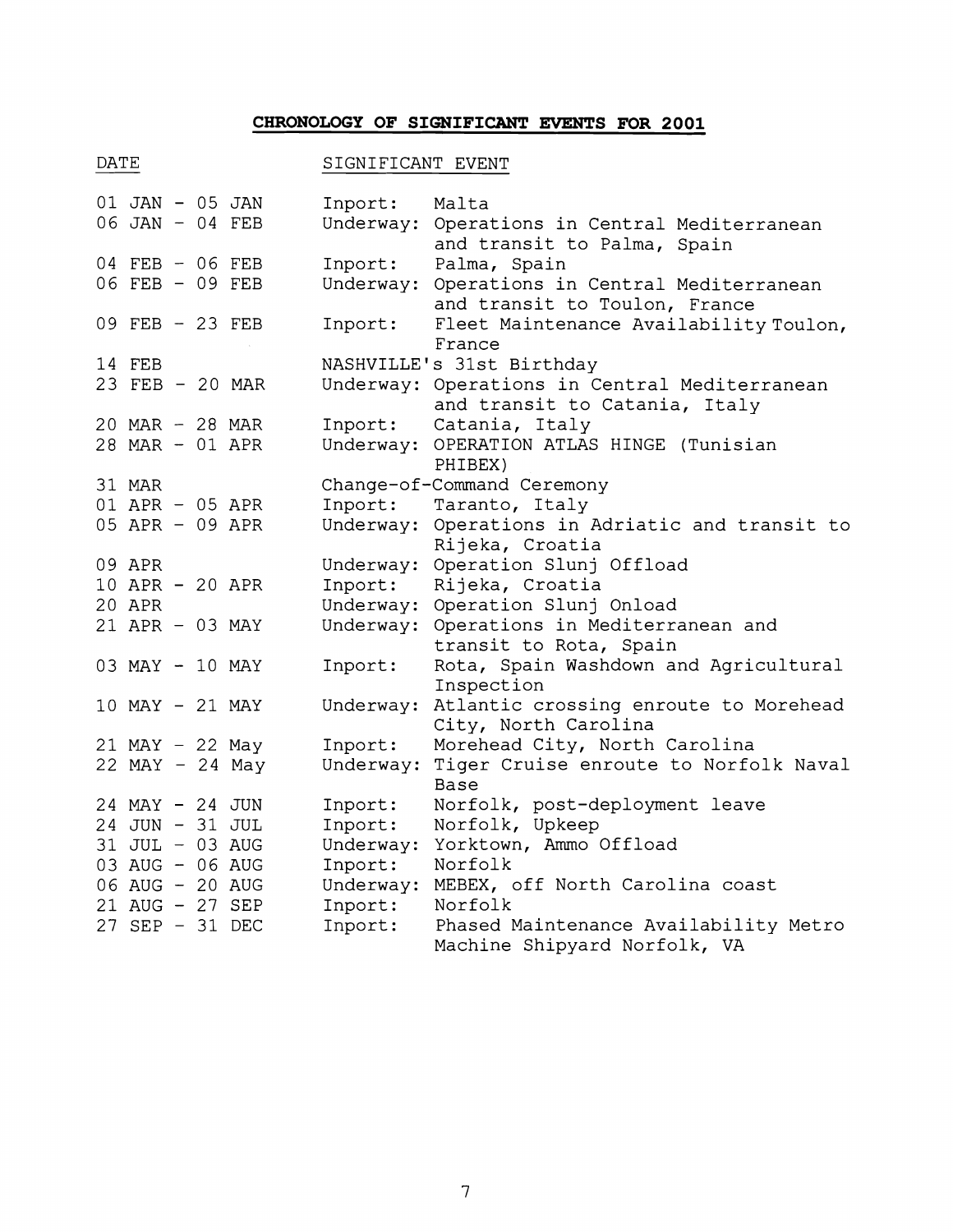#### **NARRATIVE OF EVENTS**

January 2001 saw the continuation of NASHVILLE'S Marine Amphibious Ready Group (MARG) deployment in the Mediterranean. Embarked units consisted of MSSG 22, BLT 1/8, Seal Team 8, and Special Boat Unit 20. After the holiday leave period in Malta, NASHVILLE left port on 5 January for several days of Mediterranean operations with USS NASSAU (LHA-4) and USS Portland (LSD 37). The operations concluded on 9 February when NASHVILLE entered a Fleet Maintenance Availability period in Toulon, France. After a successful repair and overhaul period, NASHVILLE set sail on 23 February for some much needed underway training in the Med. This concluded on 20 March with a port visit to Catania. The enjoyable liberty port ended on the 28<sup>th</sup> when NASHVILLE departed to participate in Operation ATLAS HINGE off the coast of Taranto. While underway on 31 March, NASHVILLE'S Commanding Officer Captain James A. Symonds, was relieved by Captain John K. Stuart, Jr., in a change-of-command ceremony held on the flight deck. NASHVILLE's next liberty port was Taranto on 01 April. NASHVILLE departed Taranto and headed east towards the Adriatic Sea, enroute to Rijeka, Croatia. While inport Rijeka, NASHVILLE'S refrigeration units broke and the remaining supplies had to be transferred to storage provided on the pier. On 20 April, after refrigeration repairs were complete, NASHVILLE sailed west across the Mediterranean to Rota, Spain. On 02 May, NASHVILLE passed through the Straits of Gibraltar and pulled into Rota to commence washdown and agriculture inspection. On 10 May, the inspectors cleared NASHVILLE for departure, and the long trip across the Atlantic began. On 21 May, NASHVILLE arrived at Morehead City pier and offloaded elements of MSSG 22. On 22 May, approximately 85 relatives of the crew embarked in Morehead City for the traditional Tiger Cruise. On 24 May, NASHVILLE arrived at her homeport in Norfolk officially finishing the Mediterranean deployment.

On 24 May the Officers and Crew began a well-deserved leave period. Upon completion of the post-deployment leave period, NASHVILLE offloaded ammo at Naval Weapons Station Yorktown from 31 Jul to 03 August. On 06 August, NASHVILLE sailed to North Carolina and embarked approximately 500 Marines from BLT 2/6 and 26 AAVs for MEBEX, which lasted till 20 August. On 27 September, NASHVILLE entered Metro Machine Shipyard for its Phased Maintenance Availability. NASHVILLE completed repairs totaling nearly \$20 million and expended 45,000 man-hours to ensure continued ship operability.

Overall, 2001 was a successful year for NASHVILLE. The ship received the Retention Excellence Award, formerly known as the Golden Anchor Award, and the prestigious Battle Excellence Award. The Retention Excellence Award was given to NASHVILLE for sustaining superior levels of retention. The ship proudly painted both her anchors gold to signify her accomplishment. NASHVILLE also won the Battle Excellence Award in all four categories; Maritime Warfare, Engineering Survivability, Command & Control, and Logistic Management. This remarkable accomplishment was a result of a year of hard work and teamwork by all NASHVILLE Warriors.